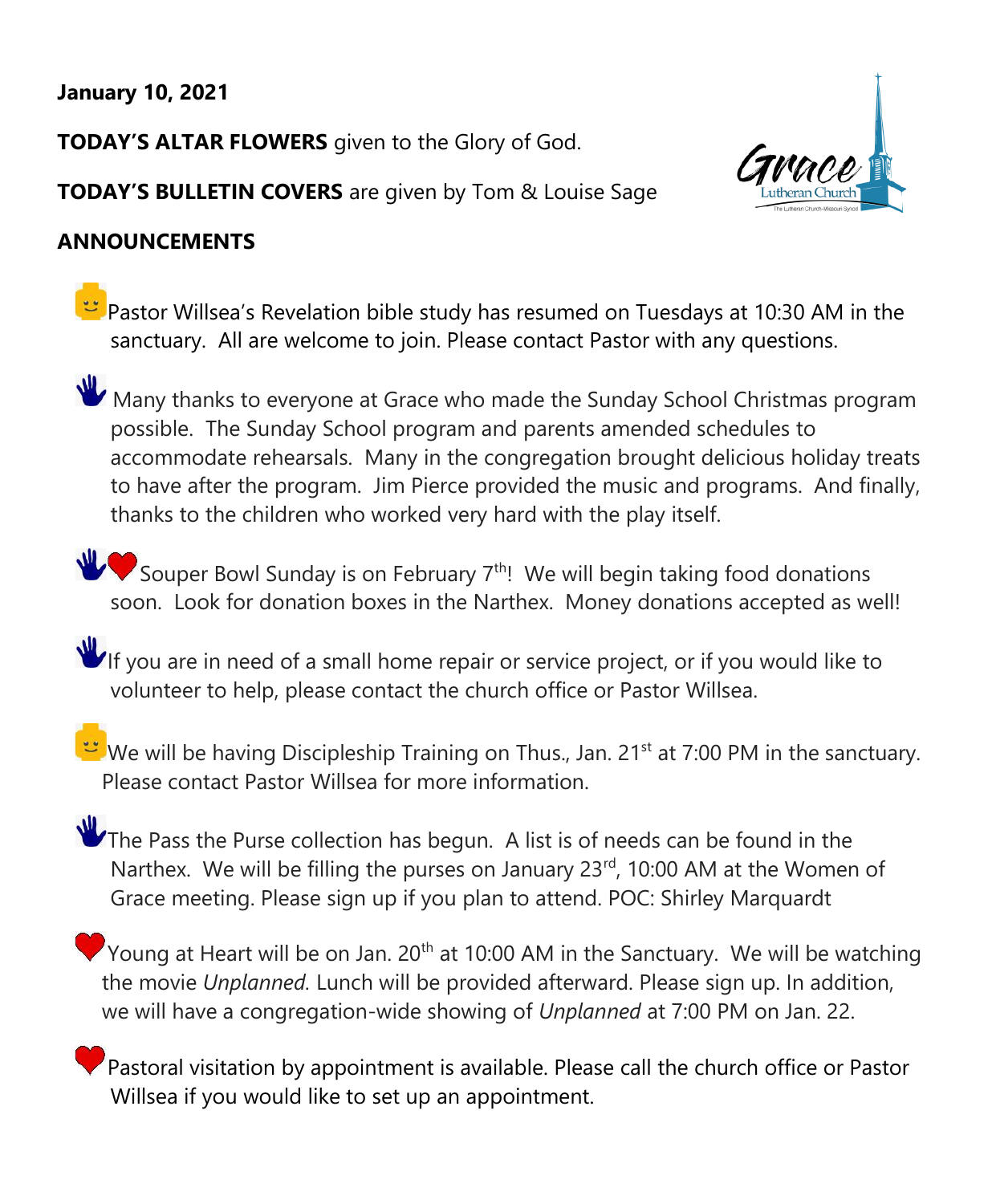### **SERVING SCHEDULE ATTENDANCE:** January 1 & 3: 117

## **January 10**

**Tabulators:** Lewis Tomlin Jim and Nancy Clowney **Elder**– Fri.: Sam S. (L), John K. 8:00: John K. (L), Dave M. 9:30: Mike R. (L), John K. 11:00: Sammy P. (L), Mike R.

**Altar Guild—** Fri.: Maria Parrish Sunday –Nancy Clowney

## **January 17**

**Tabulators:** Ed Marquardt Judy Manners, Sherri Marquardt **Elder**– Fri.: John K. (L), Sam S. 8:00: Charlie M. (L), Dave M. 9:30: John K. (L), Mike R. 11:00: George J. (L), John K.

**Altar Guild—** Fri.: Maria Parrish Sun. – Nancy Blekicki, Nancy Clowney

# **NOVEMBER INCOME REPORT:** Receipts: \$27,754 Expenses: \$29,045

## **CALENDAR**

| Sun. Jan. 10 | 8:00, 9:30, 11:00 AM Service of The Word                             |
|--------------|----------------------------------------------------------------------|
|              | 9:30 AM Adult Bible Study, Sunday School in GH                       |
| Tue. Jan. 12 | 9:30 AM Craft Group in GH                                            |
|              | 10:30 AM Tuesday Morning Bible Study in Sanctuary                    |
|              | 5:30 PM Adult Confirmation in CR                                     |
|              | 7:00 PM AA Meeting in GH                                             |
|              | Wed. Jan. 13 6:30 PM Jr. High Confirmation class at the Jenkins home |
| Fri. Jan. 15 | 10:00 AM Worship Service                                             |
|              | 11:00 AM Bible Study in CR                                           |
|              | Sun. Jan. 17 8:00, 9:30, 11:00 AM Service of Holy Communion          |
|              |                                                                      |

9:30 AM Adult Bible Study, Sunday School in GH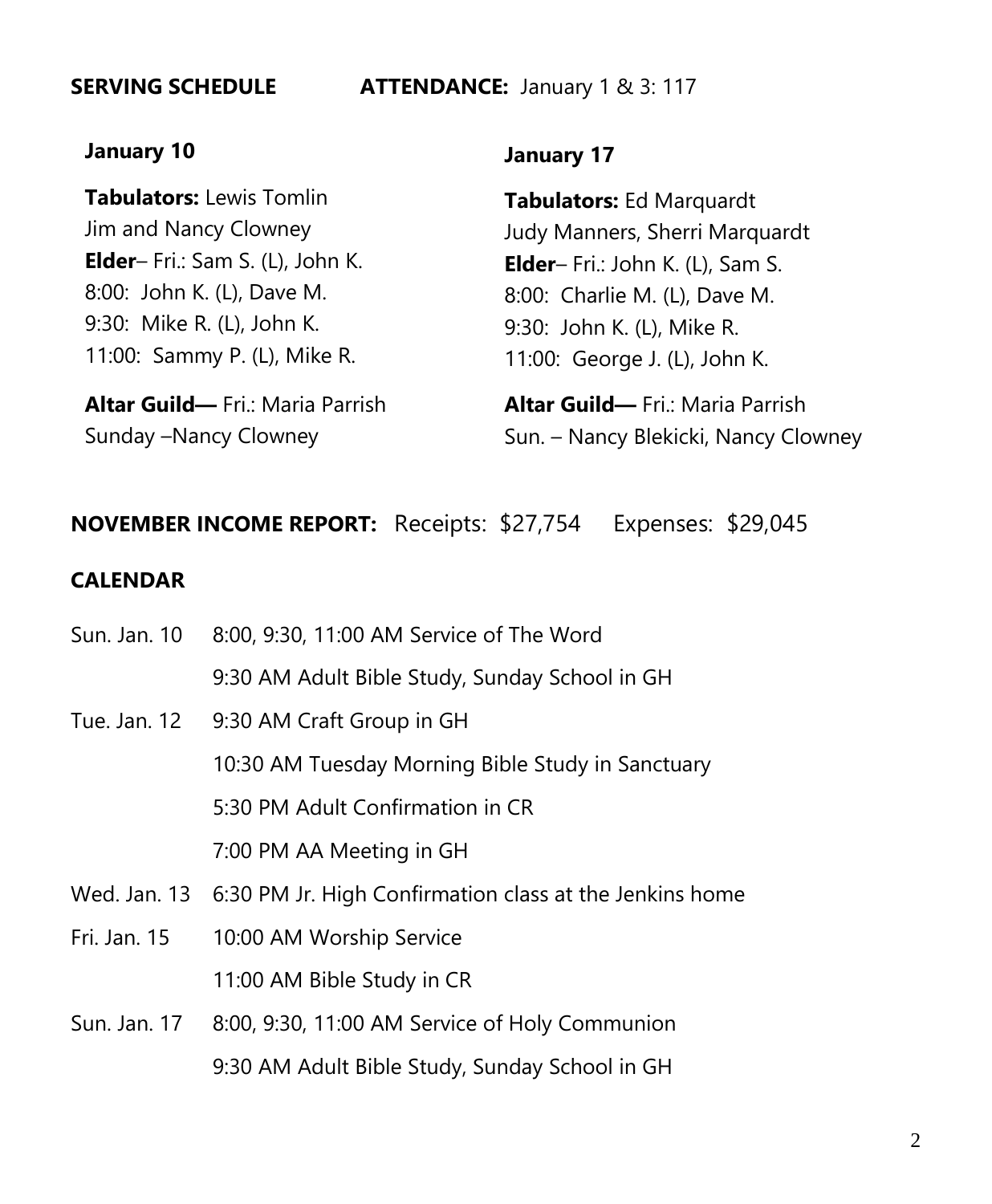# **DAILY BIBLE READINGS**

- Sun. Jan. 10 Ezek. 18:1-4,19-32, (Ezek. 19:1-24:27), Rom. 2:17-29
- Mon. Jan. 11 Ezek. 33:1-20, Rom. 3:1-18
- Tue. Jan. 12 Ezek. 44:1-24, Rom. 3:19-31
- Wed. Jan. 13 Ezek. 36: 13-28, Rom. 4:1-25
- Thu. Jan. 14 Ezek. 36:33-37:14, Rom. 5:1-21
- Fri. Jan. 15 Ezek. 37:15-28, Rom. 6:1-23
- Sat. Jan. 16 Ezek. 38:1-23, Rom. 7:1-20
- Sun. Jan. 17 Ezek. 39:1-10, 17-29, Rom. 7:21-8:17

## **PRAYER REQUESTS**

If you would like to place someone on the prayer chain or have a prayer request, you may contact the church office or Deaconess Karen at deaconess@gracesummerville.org

Please be in prayer for members of our congregation receiving cancer treatment. Members include David McElfresh, Donna White, Fred White, Terri Sheldon and Peggy Polomski

1/10: UPDATE on Donna Bolen, who had orthopedic surgery on her back on Dec. 30. The surgery was successful and Donna is home doing well with PT.

1/10: Paul Neff, Donna Bolen's brother, is still critically ill in the hospital with COVID. Please continue to pray for his comfort and healing.

1/10: Michael & Nancy Niedzwiecki have asked for prayers for their friend, John Morberg, who was recently diagnosed with ALS and for another friend, Barbara Brower, diagnosed with Parkinson's Disease.

1/10: UPDATE on Rev. Rob Hinz. Rev. Rob is now home, continuing his recovery.

1/3: Please be in prayer for the family and friends of Paul Sullivan, Mike Sullivan's brother, who passed away on Dec.  $20<sup>th</sup>$  in Denver, CO.